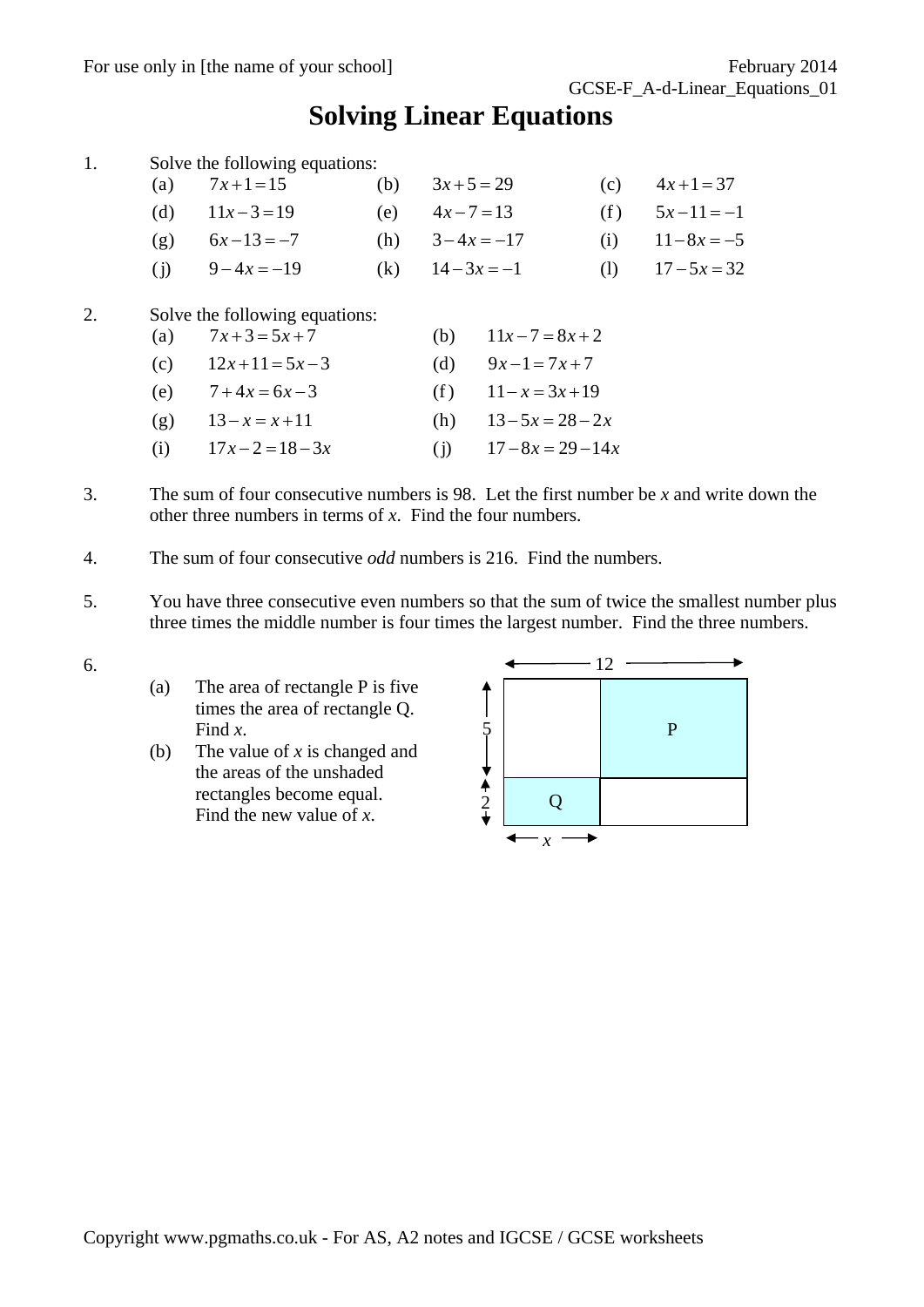## **Pythagoras' Theorem without a Calculator**

(You must draw a clearly labelled triangle for each question)

- 1. (a) A rectangle measures 3cm by 4cm. Find the length of the diagonal.
	- (b) The hypotenuse of a right-angled triangle is 13cm and its shortest side is 5cm. Find the length of the third side.
- 2. A box with width 3cm length 4cm and height 12cm. Is shown below:



- (a) What is the length of the diagonal, *d*, of the base of the box?
- (b) What is the length of the longest pencil which can be fitted into the box? (Assume the pencil is infinitely thin).
- 3. Find *x* in the following diagrams:  $(a)$  (b)





4. A field measures 70m by 240m. What is the length of the diagonal of the field?

5. Find the distance between the following points: (a)  $(7, 9)$  and  $(11, 12)$  (b)  $(-2, 3)$  and  $(4, -5)$ (c)  $(-1, -2)$  and  $(-6, 10)$  (d)  $(1, 14)$  and  $(9, -1)$ 

PTO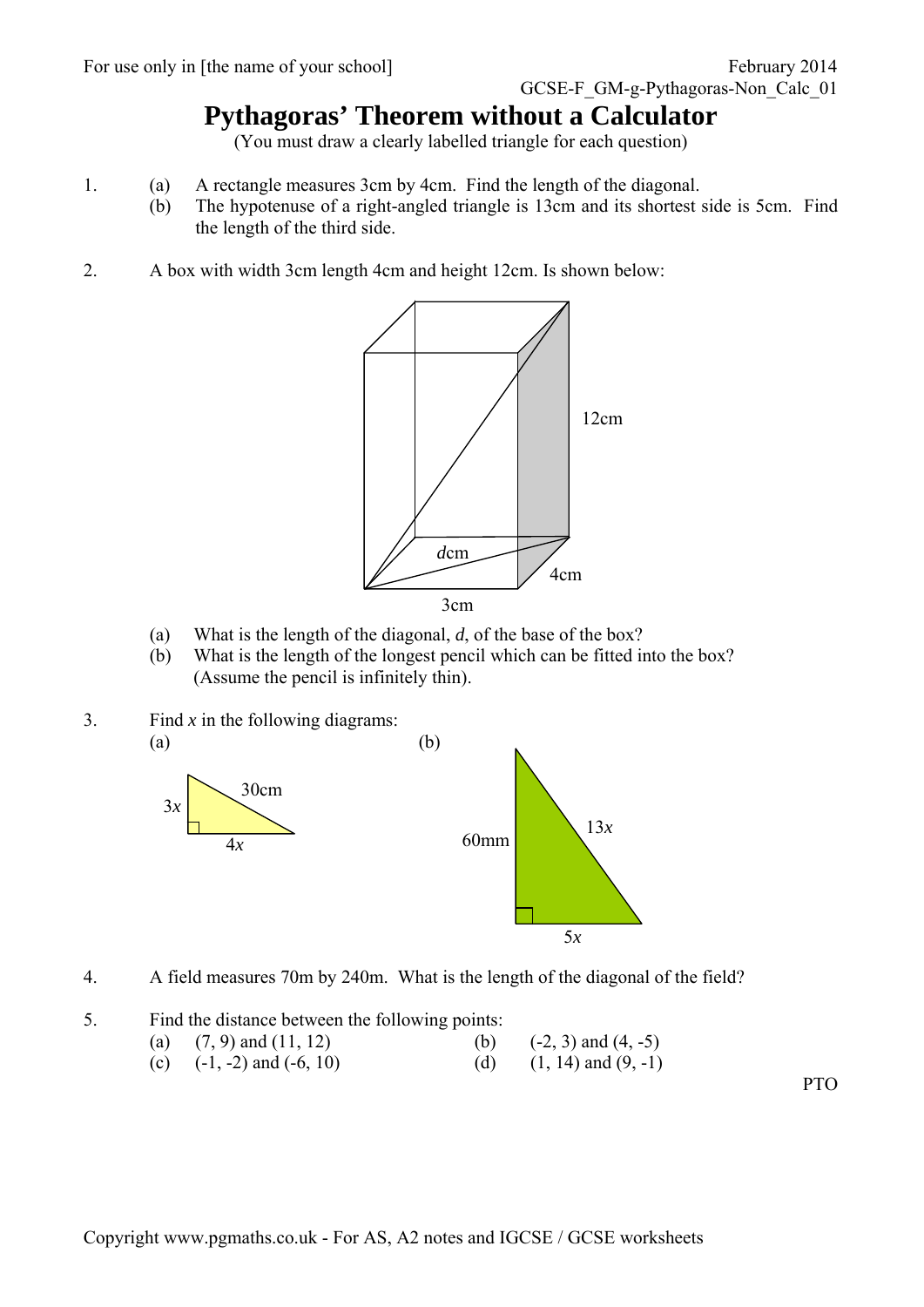- 6. Find the third side in a right-angled triangle whose hypotenuse is 20cm and whose shortest side is 12cm.
- 7. Find the hypotenuse of the right-angled triangle whose shortest two sides are 20cm and 48cm.
- 8. Water is poured into a hemispherical bowl of radius 30cm so that it has a depth of 12cm. Find the radius of the water in the bowl.
- 9. A square is drawn inside a circle as shown above whose diameter is 12cm. The circle touches the larger square at four points as shown and the smaller square has its four corners on the circle.
	- (a) If the side length of the smaller square is *x* then write down an equation involving *x*.
	- (b) Hence show that the area of the smaller square is  $72 \text{ cm}^2$ .
	- (c) Use this to find the value of *n* in the following equation : Area of larger square  $= n \times ($ Area of smaller square)



- 10. A square is drawn inside a circle as shown below so that its four corners lie on the square. (a) If the diameter of the circle is 4cm then find the side length of the square, leaving
	- your answer in the form  $\sqrt{n}$ .
	- (b) Hence write down the exact area of the square.
	- (c) Use this to find the area between the circle and the square (in terms of  $\pi$ ).

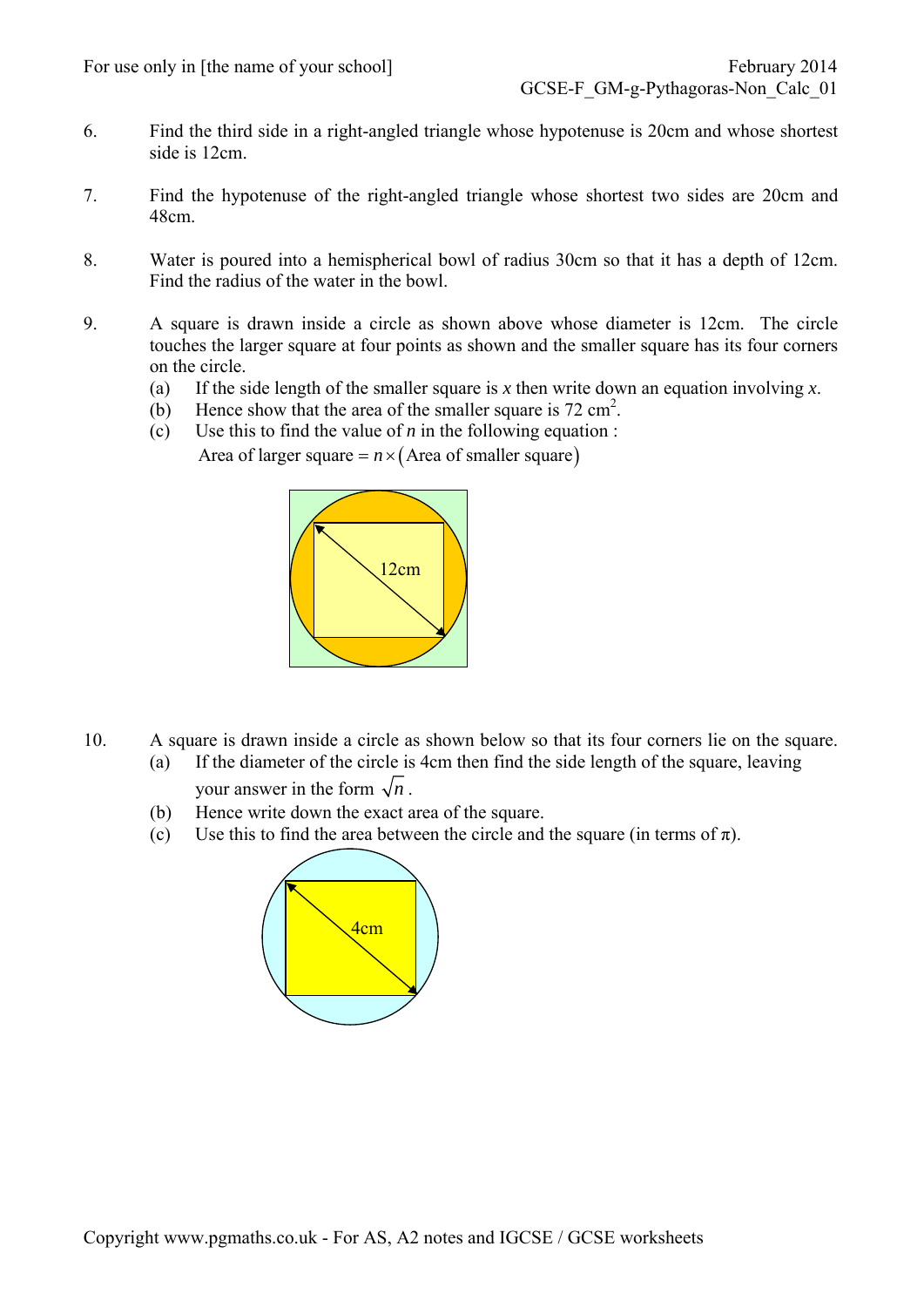## **Constructions using a Straight Edge and a Compass**

In the following use a compass and ruler, showing your working clearly.

1. Construct the perpendicular bisectors of the following solid lines.



- 2. Check with a ruler whether you have cut the lines in half.
- 3. Construct the lines which are perpendicular to the line *BC* and which pass through the point *A*.

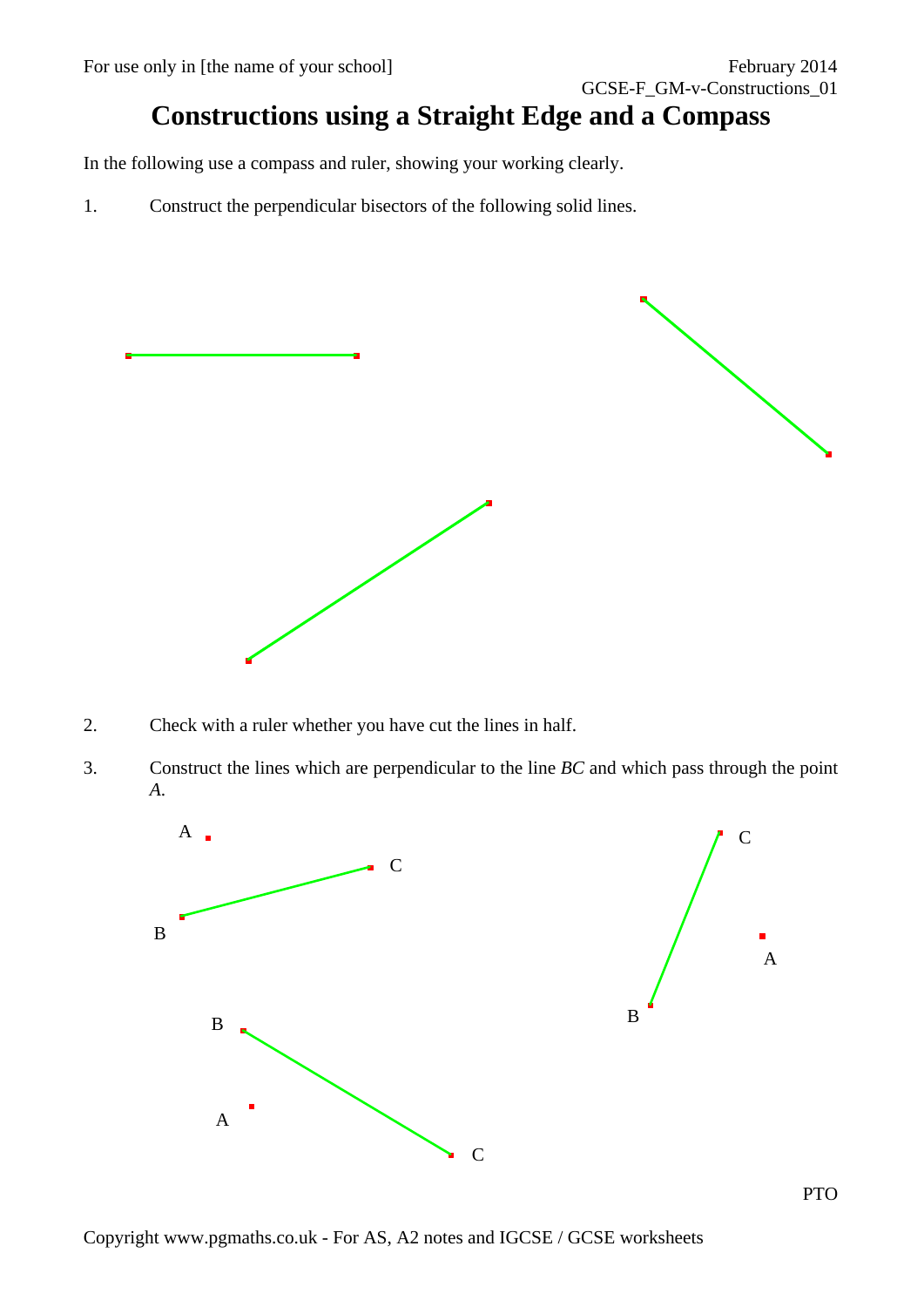4. Construct the lines which are perpendicular to the line *BC* and which pass through the point *A*.



5. Construct the lines which bisect the angles enclosed between these pairs of lines:

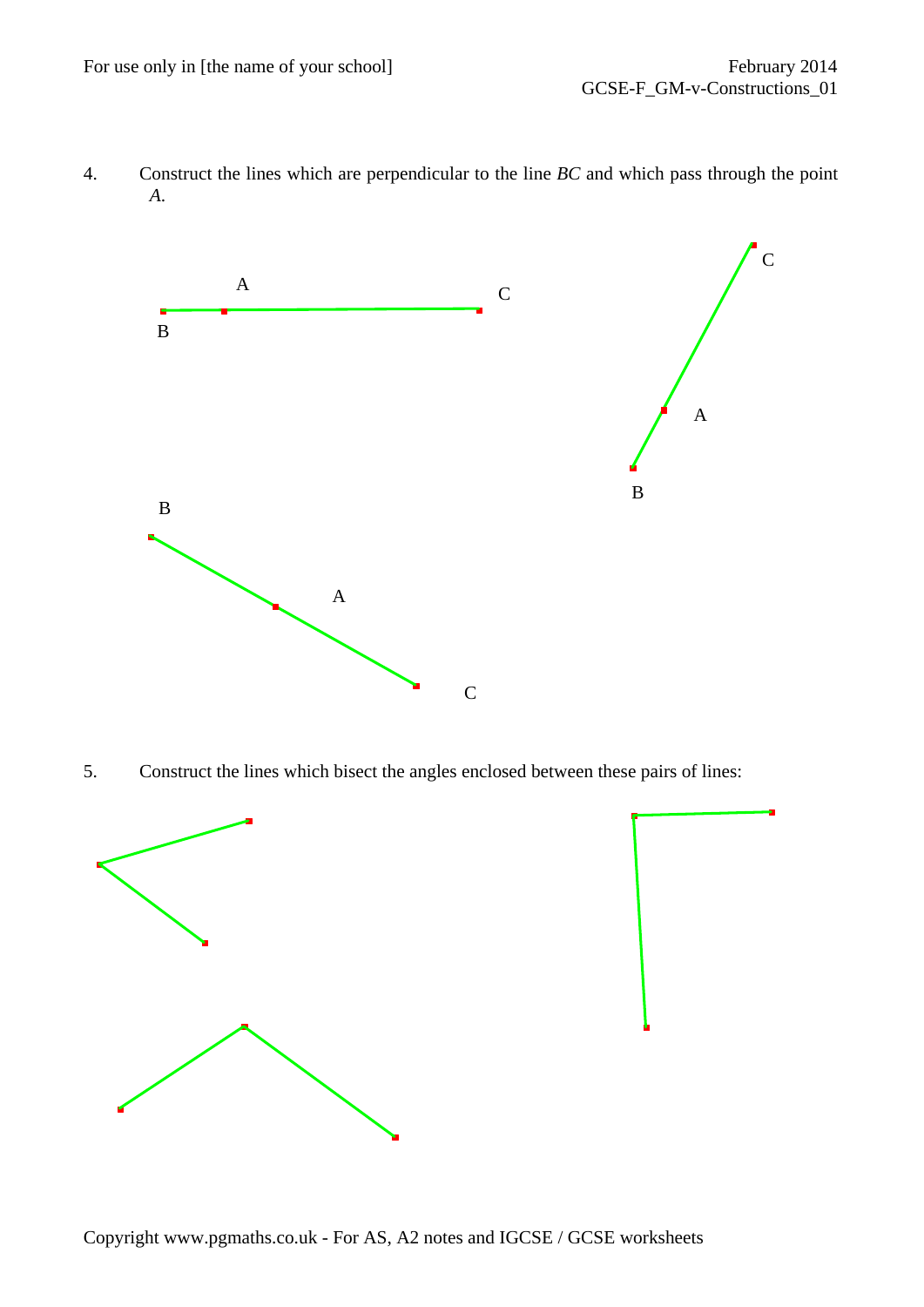## **Indices**

1. Simplify the following:

(a) 
$$
a^2 \times a^3
$$
  
\n(b)  $b^3 \times b^{14}$   
\n(c)  $c^6 \times c^5$   
\n(d)  $x^6 \times x^7$   
\n(e)  $y^9 \div y^2$   
\n(f)  $z^{11} \div z^4$   
\n(g)  $(q^3)^4$   
\n(h)  $(w^2)^6$   
\n(i)  $(r^2)^3 \div r^4$   
\n(j)  $(s^5)^3 \times s^6$   
\n(k)  $\frac{t^2 \times t^5}{t^3}$   
\n(l)  $\frac{(w^3)^4 \times w^6}{w^2}$ 

2. Find *a* in the following:

(a) 
$$
2^3 \times 2^a = 2^7
$$
  
\n(b)  $x^5 \times x^a = x^6$   
\n(c)  $y^2 \times y^a = y^2$   
\n(d)  $r^a \div r^{11} = r^9$   
\n(e)  $s^a \div s^9 = s^7$   
\n(f)  $2^9 \div 2^a = 2^2$ 

(g) 
$$
(3^5)^a = 3^{20}
$$
 (h)  $(u^a)^a = u^9$  (i)  $(x^a)^{a+1} = x^{42}$ 

3. Simplify the following:

(a) 
$$
(b^2)^3 \times (b^4)^5
$$
  
\n(b)  $\frac{(t^3)^5 \times (t^2)^4}{t^3}$   
\n(c)  $\frac{(g^2)^3 \times (g^3)^2}{(g^5)^2}$   
\n(d)  $\frac{(h^3)^4 \times (h^2)^7}{(h^5)^2 \times (h^3)^4}$   
\n(e)  $\frac{(k^5)^7 \times (k^3)^4}{(k^8)^3 \times (k^2)^2}$   
\n(f)  $\frac{(m^2)^9 \times (m^7)^3}{(m^4)^3 \times (m^2)^{11}}$ 

4. Simplify the following:

(a) 
$$
(2x^2) \times (3x^4)
$$
 (b)  $(5x^3) \times (7x^2)$   
\n(c)  $(6x^6) \times (2x^3)$  (d)  $(3x^5) \times (9x^3)$   
\n(e)  $(8x^2) \times (6x^5)$  (f)  $(7x^7) \times (8x^5)$ 

(g) 
$$
(9x^7) \times (4x^3)
$$
 (h)  $(9x^2) \times (7x)$ 

5. Simplify the following:

(a) 
$$
(8x^5) \div (2x^3)
$$
 (b)  $(6x^4) \div (3x)$   
\n(c)  $(24x^6) \div (6x^4)$  (d)  $(12x^7) \div (4x^3)$   
\n(e)  $(9x^5) \div (3x^2)$  (f)  $(63x^8) \div (9x^7)$   
\n(g)  $(72x^{10}) \div (8x)$  (h)  $(56x^7) \div (7x^5)$ 

Copyright www.pgmaths.co.uk - For AS, A2 notes and IGCSE / GCSE worksheets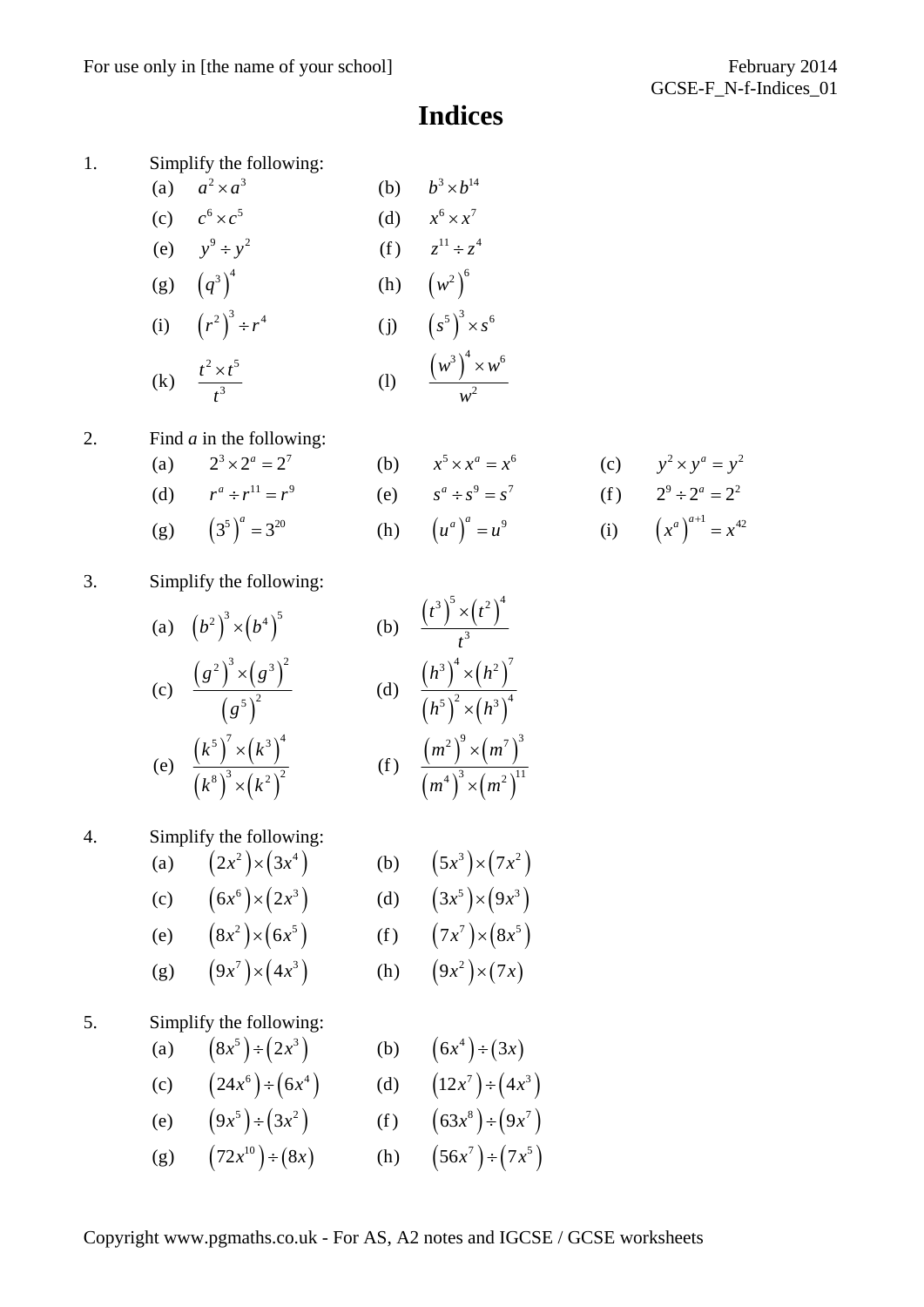### **Simultaneous Equations**

1. Solve the following simultaneous equations (by the most efficient method):

(a)  $3v + 7w = 32$  (b)  $3p + q = 11$  $5v = 3w + 2$   $7q = 32 - 11p$ 

- 2. A shops sells two types of pens, one type costs  $\pounds 5$  and the other costs  $\pounds 7$ . One day it sells 17 pens and received £109. By first writing down simultaneous equations find how many of each pen it sold.
- 3. In a sale a bookshop was selling all its hard backs at the same price and all its paper backs at the same price. A woman bought 7 hard backs and 5 paper backs which cost her £61.40. A man bought 11 hard backs and 7 paper backs which cost him £93.10. Find the price of a hard back and the price of a paper back in the sale (by solving the relevant simultaneous equations).
- 4. A mother is six times older than her daughter. Let the mother's age be *m* and the daughter's age be *d*.
	- (a) Write down an equation involving *m* and *d*.
	- (b) Write down an expression for the mother's age in two years time.
	- (c) Write down an expression for the daughter's age in two years time.

In two years time, the mother is five times older than her daughter.

- (d) Write down a second equation involving *m* and *d*.
- (e) Solve the equations of (a) and (d) to find the present age of the mother and daughter.
- 5. An airline sold twice as many second class tickets as it sold first class tickets for a certain flight. The second class tickets cost £125 and the first class tickets cost £220. The total cost of the tickets was £17,390.

Let *f* represent the number of first class tickets and *s* represent the number of second class tickets.

- (a) Write down two equations involving *f* and *s*.
- (b) Solve these equations to find *f* and *s*.
- 6. Solve the following simultaneous equations:

 $7x+2y=18$   $11p+5q=122$ (a)  $5x+3y=5$  (b)  $3p-2q=3$ (b)  $3p-2q=3$  $b = 3a + 1$  (d)  $7x + 2y = 18$ 

- $3a + 7b = 79$   $9r + 4s = 89$ (c)  $b = 3a + 1$  (d)  $2s = 5r - 3$
- 7. A man buys three second class and seven first class tickets for a flight which costs him £1625. Another man buys two second class and five first class tickets which costs him £1150.
	- (a) If the cost of a first class ticket is *x* and the cost of a second class ticket is *y* then write down two simultaneous equations involving *x* and *y*.
	- (b) Solve these to find the cost of the first and second class tickets.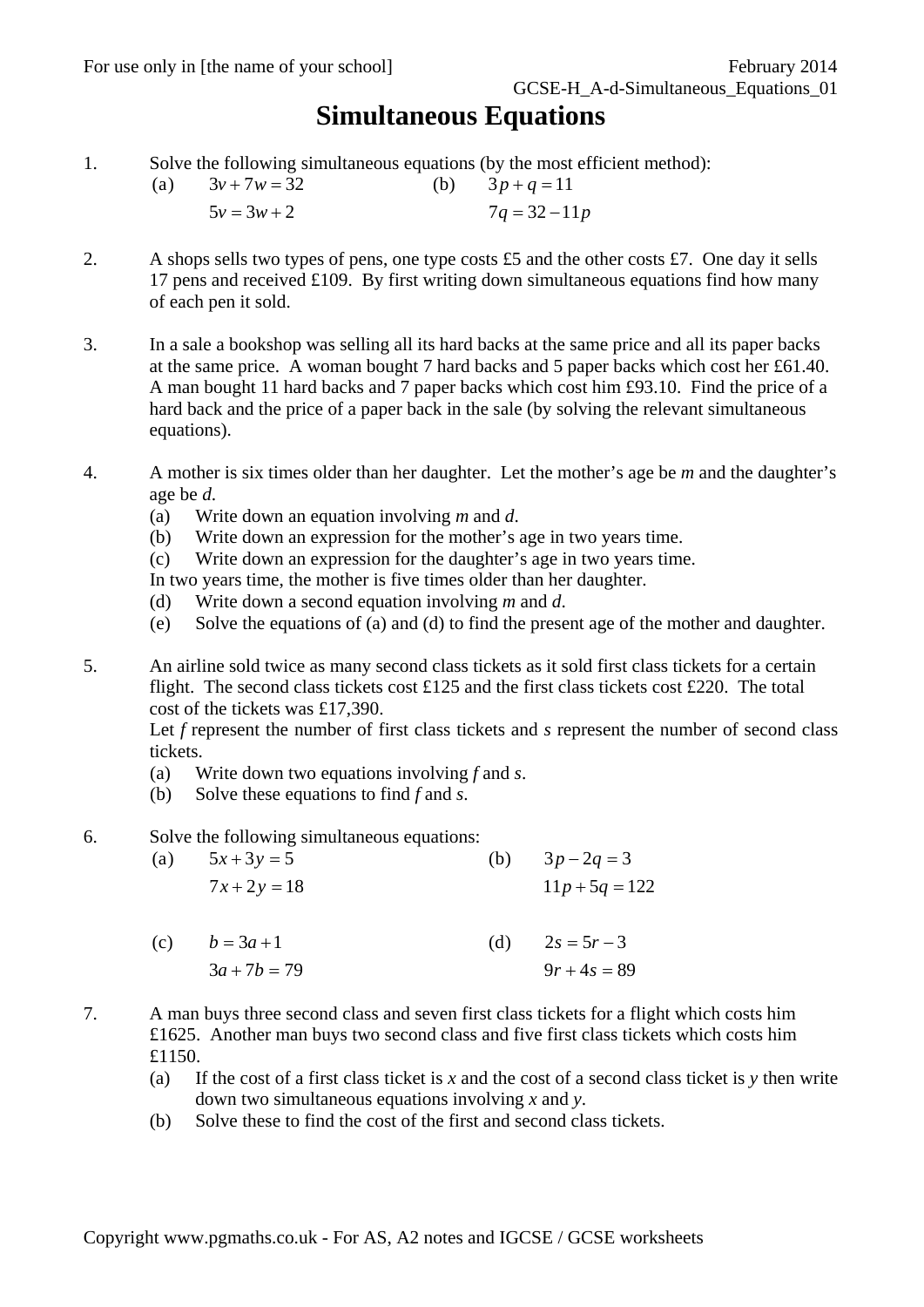For use only in [the name of your school] February 2014

### **Sequences**

In all questions  $t_n$  refers to the *n*th term of the sequence.

1. Find the next two terms in the following sequence

| (a) $5, 7, 9, 11$ (b) $1, 11, 21, 31$ (c) $15, 22, 29, 36$                                                                                                               |                                                              |  |
|--------------------------------------------------------------------------------------------------------------------------------------------------------------------------|--------------------------------------------------------------|--|
| (d) 2, 11, 20, 29                                                                                                                                                        | (e) 14, 21, 28, 35 (f) 1, $1\frac{1}{2}$ , 2, $2\frac{1}{2}$ |  |
| (g) 15, 12, 9, 6 (h) 101, 99, 97, 95 (i) 17, 11, 5, -1                                                                                                                   |                                                              |  |
| (j) $-3, -7, -11, -15$ (k) $-9, -2, 5, 12$ (l) $-3, -1\frac{1}{2}, 0, 1\frac{1}{2},$                                                                                     |                                                              |  |
| (m) $\frac{1}{2}$ , $\frac{3}{4}$ , 1, 1 $\frac{1}{4}$ , (n) 1, $\frac{7}{8}$ , $\frac{3}{4}$ , $\frac{5}{8}$ (o) $\frac{1}{2}$ , 1 $\frac{1}{4}$ , 2, 2 $\frac{3}{4}$ , |                                                              |  |

- 2. Find the *n*th term,  $t_n$ , of the sequences in question 1.
- 3. (a) Find the *n*th term,  $t_n$  of 5, 11, 17, 23,...
	- (b) Find the  $40^{th}$  term of 5, 11, 17, 23,....
	- (c) Which term of  $5, 11, 17, 23,...$  is equal to 479?
- 4. (a) Find the *n*th term,  $t_n$  of 3, 10, 17, 24,...
	- (b) Find the  $71^{\text{st}}$  term of 3, 10, 17, 24,....
	- (c) Which term of  $3, 10, 17, 24,...$  is equal to  $710$ ?
- 5. (a) Find the *n*th term,  $t_n$  of 19, 14, 9, 4,....
	- (b) Find the  $23^{\text{rd}}$  term of 19, 14, 9, 4,....
	- (c) Which term of 19, 14, 9, 4,... is equal to  $-346$ ?
- 6. (a) Find the *n*th term,  $t_n$  of  $-3, -5, -7, -9,...$ 
	- (b) Find the  $15^{th}$  term of  $-3, -5, -7, -9,...$ .
	- (c) Which term of  $-3, -5, -7, -9,...$  is equal to -287?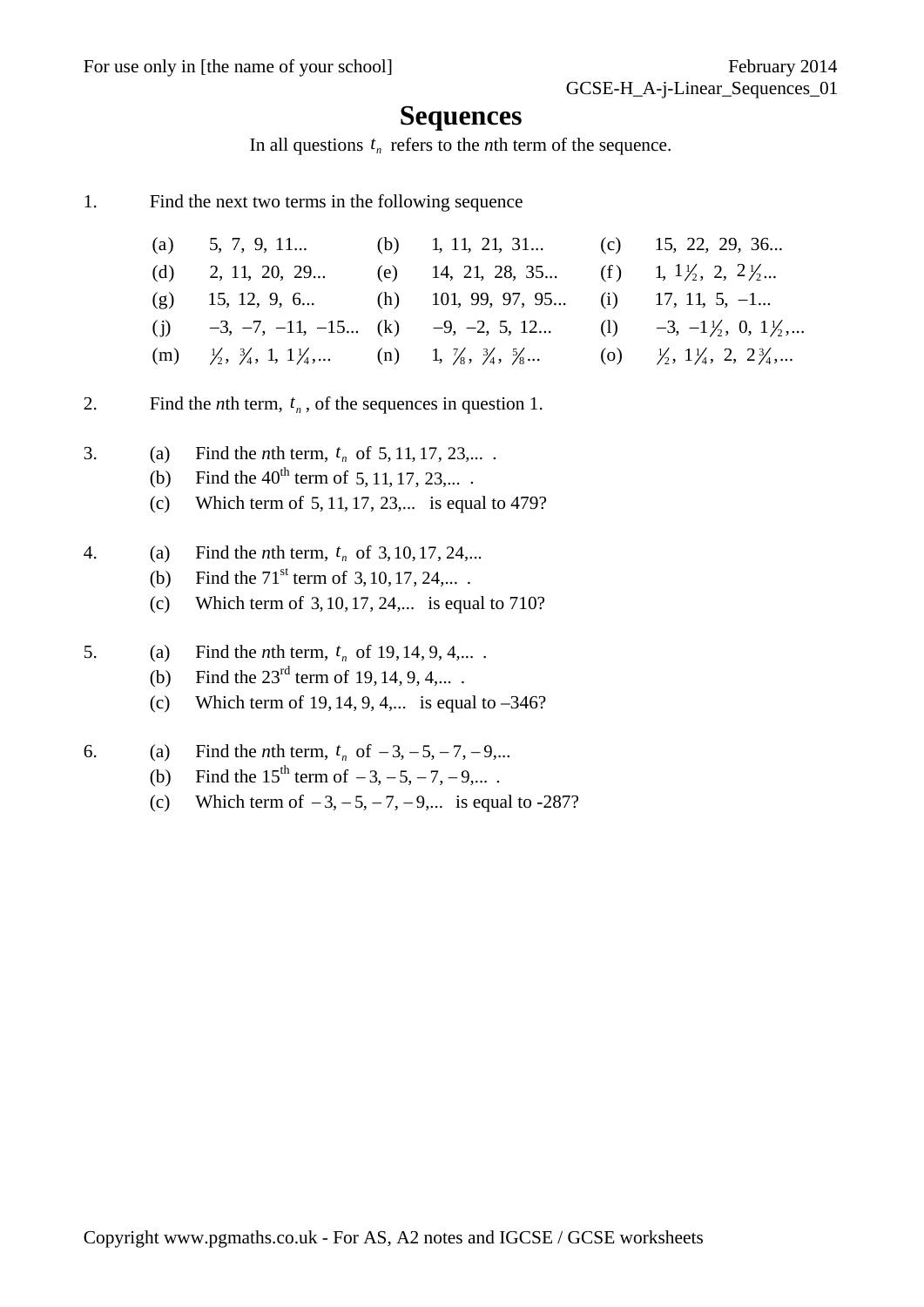### **Similar Shapes**

1. The two rectangles shown below are similar.



2. The two triangles shown below are similar.



Find (to 3sf) the area of the smaller triangle.

3. The two shapes shown below are similar.



Find (to 3sf) the value of *x*.

#### 4. The two shapes shown below are similar.



Find (to 3sf) the value of *x*.

5. The two shapes shown below are similar.



Find (to 3sf) the value of *x*.

PTO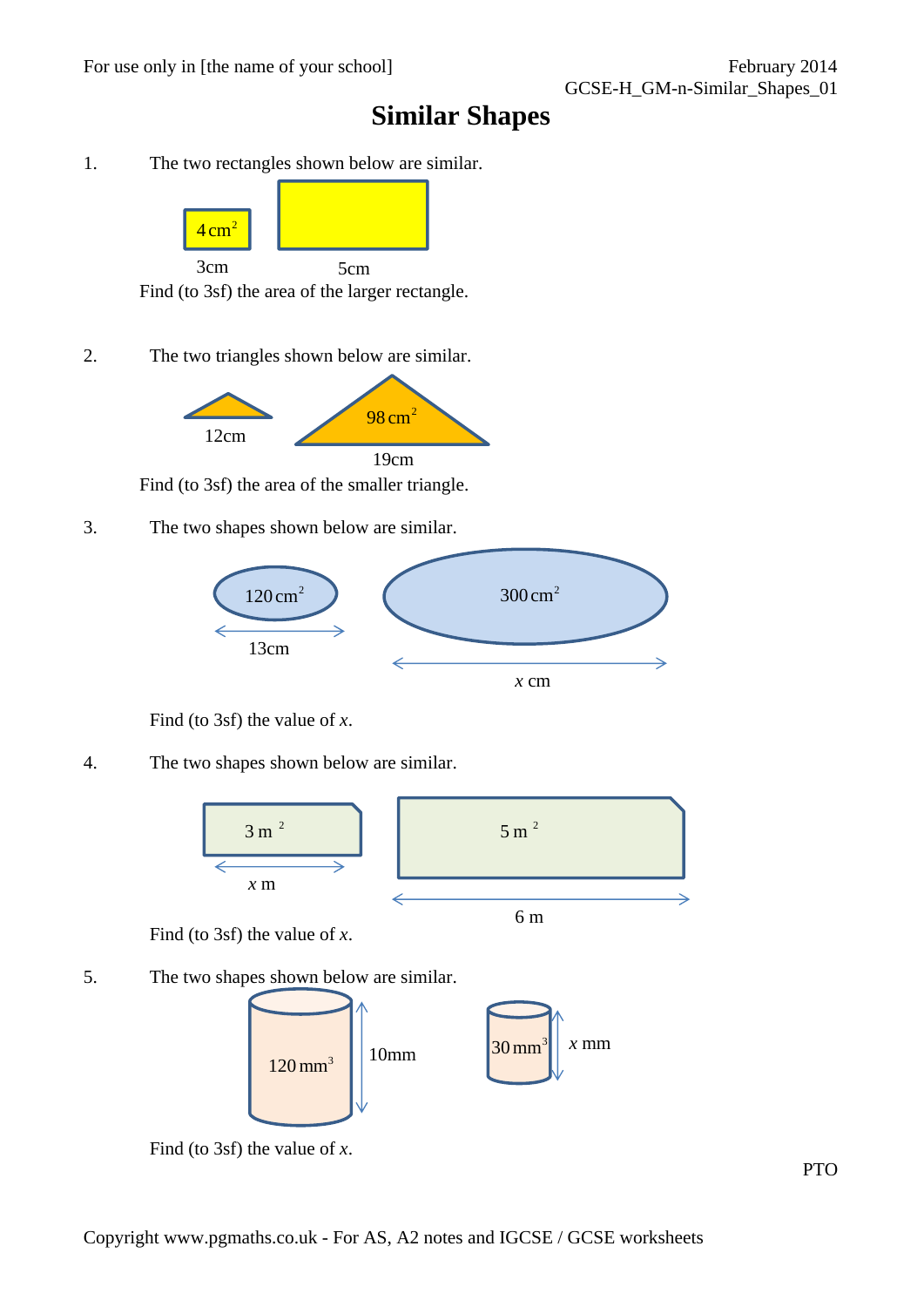For use only in [the name of your school] February 2014

GCSE-H\_GM-n-Similar\_Shapes\_01

6. Two bottles of lemonade are similar. One has volume of 1litre and has a height of 25cm. The other has a volume of 1.5 litres. Find its height (to 3sf).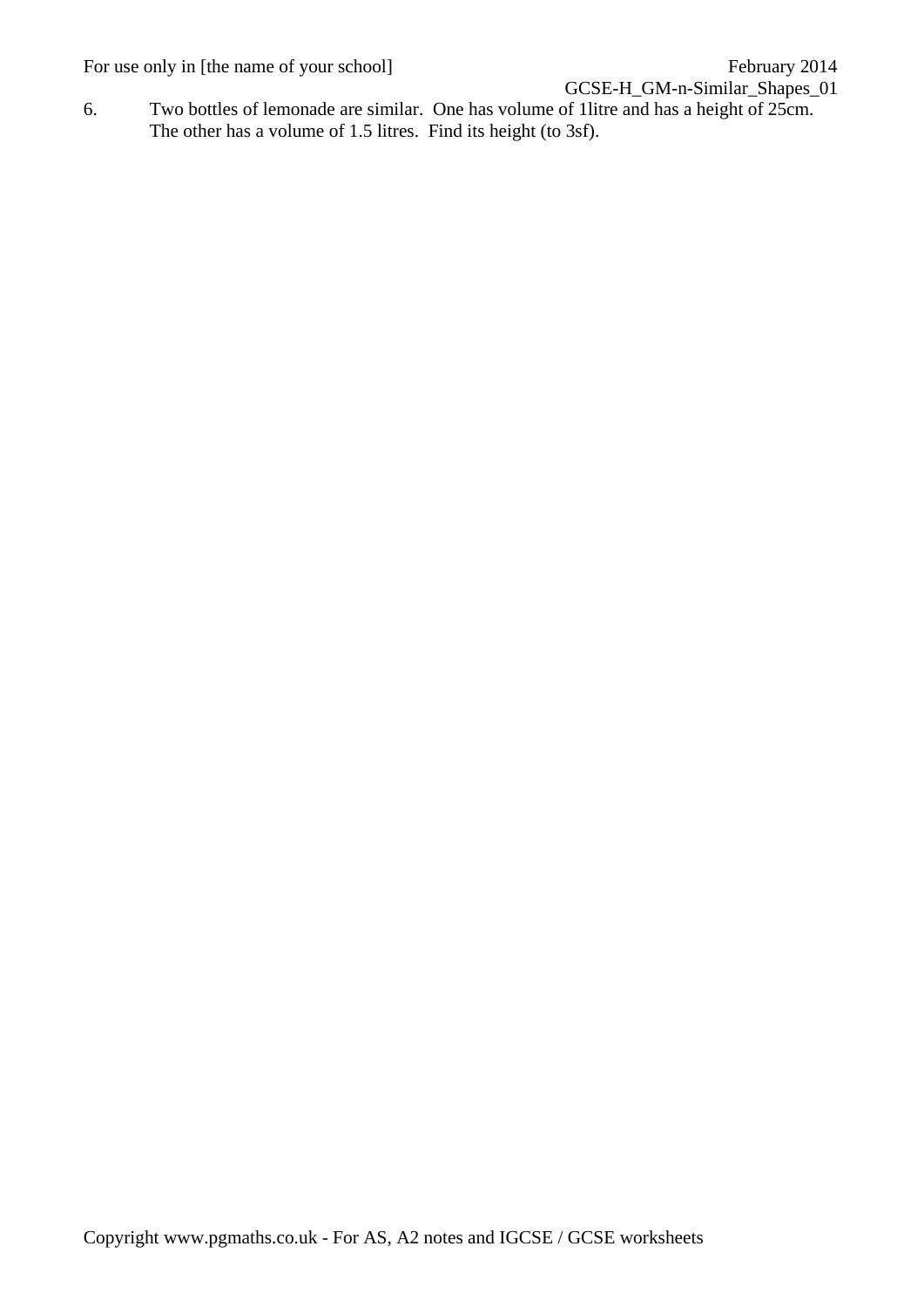### **Sectors of Circles**

1. Find the area of the sectors OAB (in which the angle is marked) in the diagrams below (to 3sf):



- 2. Find the length of the curved edge AB in the above diagrams (to 3sf) (travelling clockwise from A to B in every case).
- 3. The area of the minor sector AOB shown below is  $60m^2$ .
	- (a) Find an expression for the area of the minor sector AOB in terms of *x*.
	- (b) By putting this expression equal to  $60m^2$ , find the angle *x* (to 1dp).
	- (c) Find an expression for the length of the minor arc  $\overrightarrow{AOB}$  in terms of *x*.
	- (d) Find the *exact* length of the minor arc AB (by using "Ans" on calculator for the value of  $\dot{x}$ ).



PTO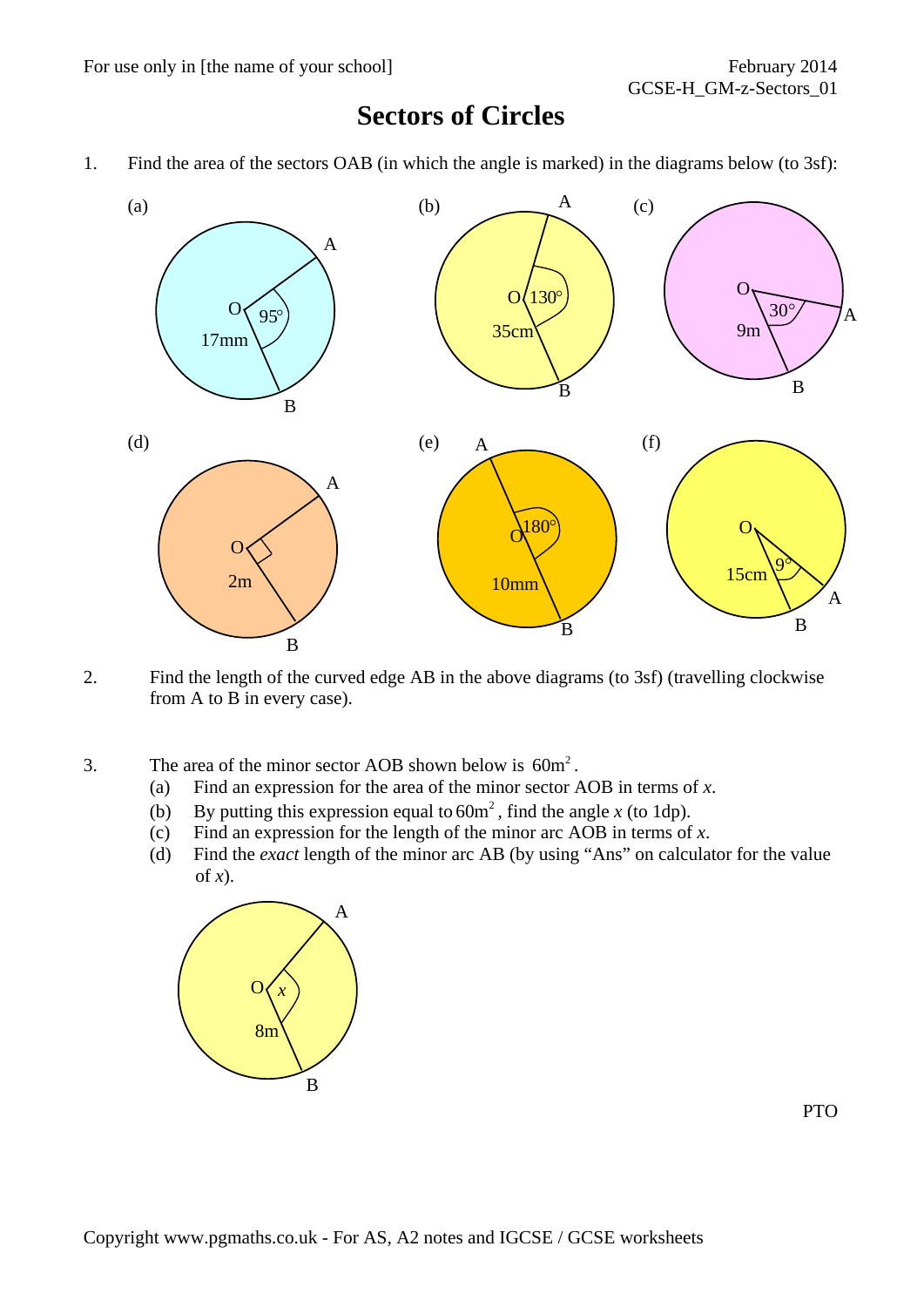For use only in [the name of your school] February 2014

- 4. In the diagram below  $AB = 85cm$ , X is the midpoint of AB, and O is the centre of the circle
	- (a) Show that  $\angle AOX = 62.3^\circ$  (to 1dp) (by using trigonometry).
	- (b) Find the angle AOB (to 1dp).
	- (c) Find the length OX (to 3sf).
	- (d) Find the area of triangle AOB (to 3sf).
	- (e) Find the area of the sector AOB (to 3sf).
	- (f) Find the area of the shaded segment (to 3sf).

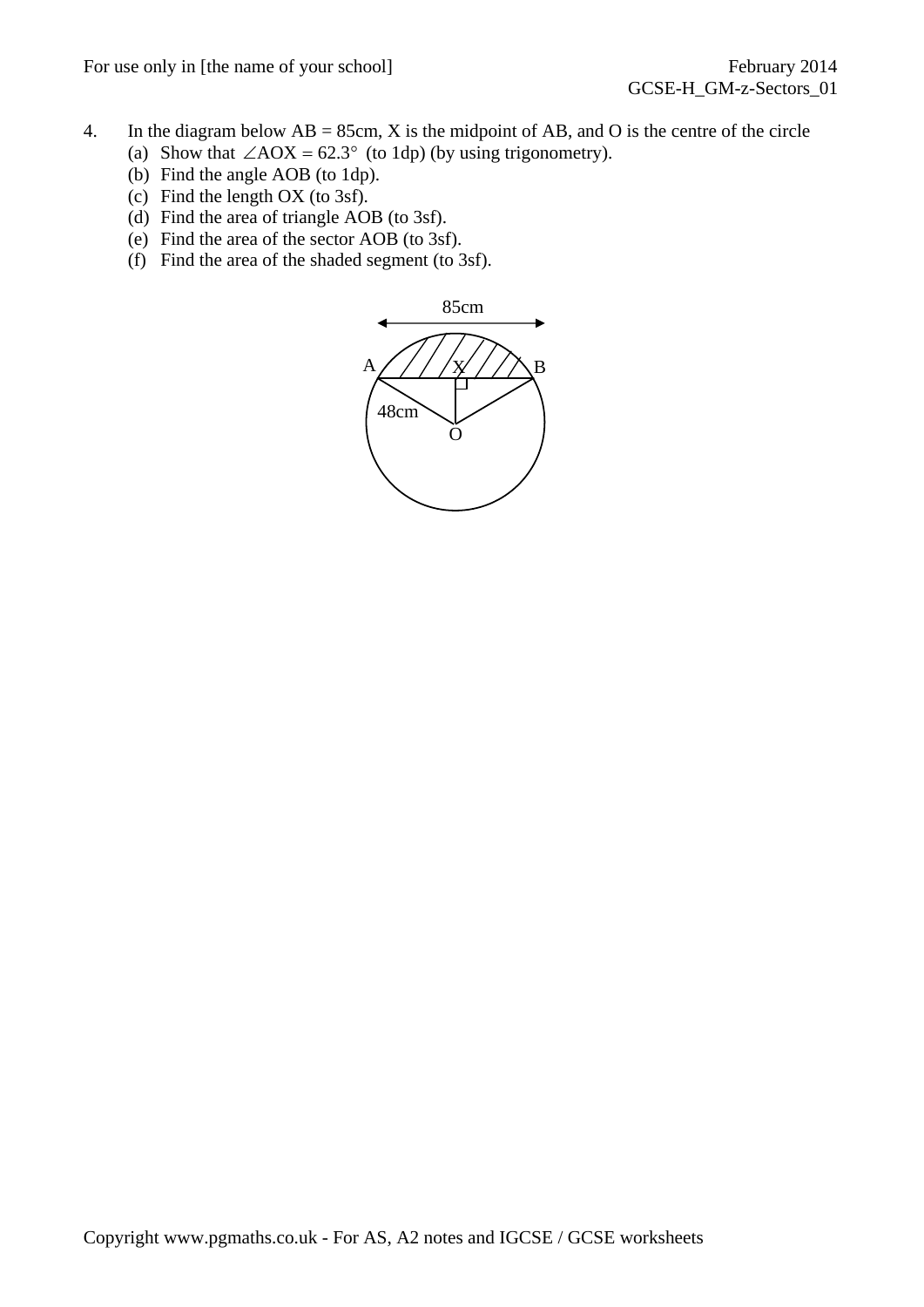### **Lowest Common Multiples, Highest Common Factors**

1. Write the following as the product of prime numbers (e.g.  $72 = 2^3 \times 3^2$ )

| (a)     | 30  | (b) | 24  |
|---------|-----|-----|-----|
| (c)     | 18  | (d) | 28  |
| (e)     | 105 | (f) | 64  |
| (g)     | 108 | (h) | 42  |
| (i)     | 150 | (i) | 200 |
| (k)     | 378 | (1) | 144 |
| (m)     | 385 | (n) | 126 |
| $\circ$ | 420 | (p) | 45  |
| (q)     | 60  | (r) | 75  |
|         |     |     |     |

2. Use question 1 to find the highest common factor of the following pairs of numbers (write each answer first as the product of prime numbers and then calculate this):

- (a) 45 and 105
- (b) 28 and 64
- (c) 385 and 75
- (d) 420 and 126
- (e) 108 and 150
- 3. Use question 1 to find the lowest common multiple of the following pairs of numbers(write each answer first as the product of prime numbers and then calculate this):
	- (a) 24 and 60
	- (b) 200 and 420
	- (c) 30 and 144
	- (d) 42 and 28
	- (e) 378 and 18
- 4. Two cars complete laps of a circuit. One takes 315 seconds per lap, the other takes 525 seconds per lap. They start their circuits of the laps at the same time.



- (a) Express 315 and 525 as the product of prime numbers.
- (b) Find the lowest common multiple of 315 and 525.
- (c) Use this to find how many laps the faster car will do before the cars first get to the starting point at the same time.
- 5. (a) Find the highest common factor and lowest common multiple of 210 and 550.
	- (b) Multiply the two numbers that you found in (a) together.
	- (c) Multiply 210 and 550 together.
	- (d) What do you notice about the answers to (b) and (c)?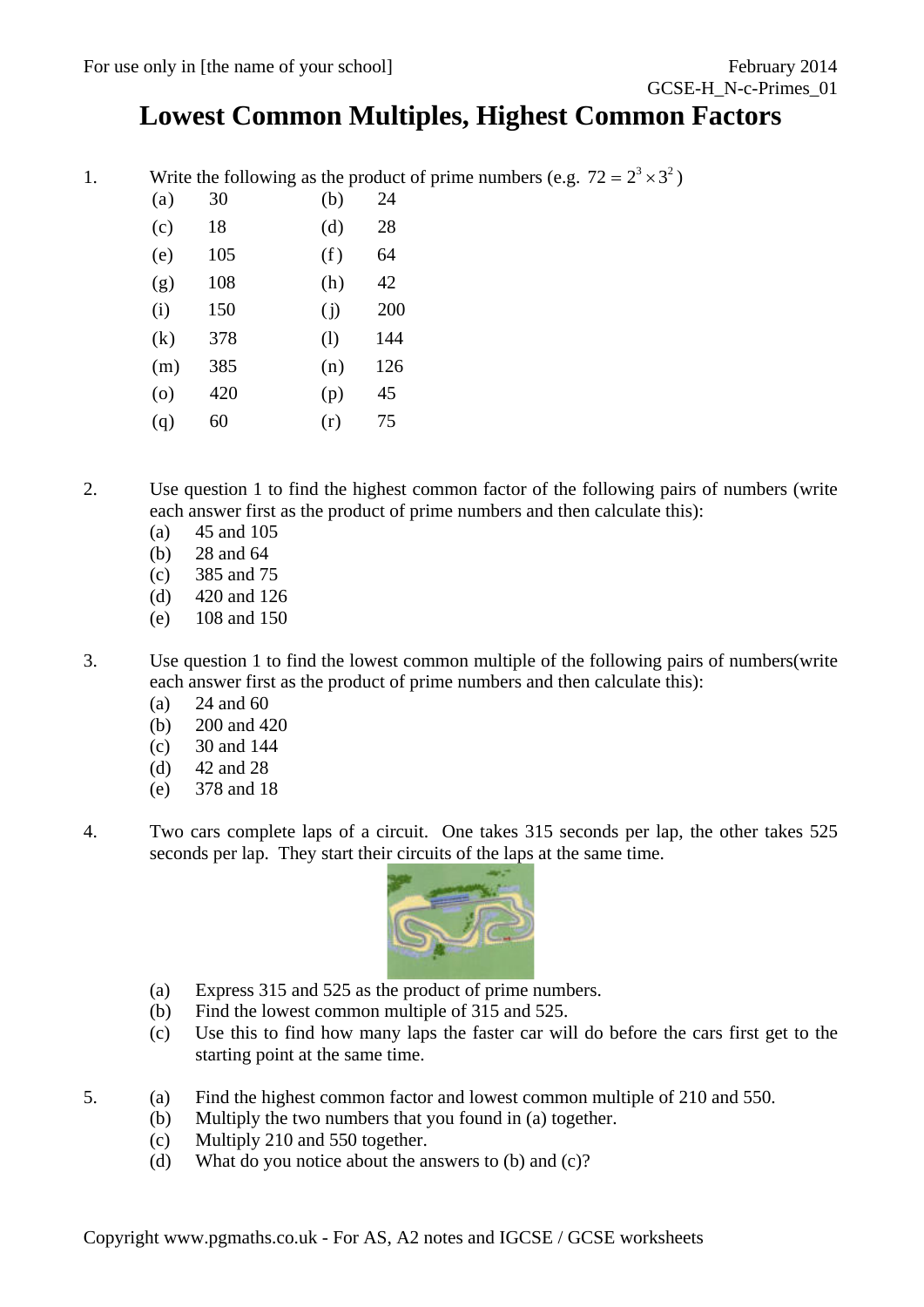### **Positive and Negative Indices (without calculators)**

1. Express the following as powers of 2 (i.e. in the form  $2^n$ ):<br>(a) 4 (b) 16 (c) 64

| $(a)$ 4 | (b) $16$<br>(c) 64 |            |
|---------|--------------------|------------|
| (d) 2   | (e) $\frac{1}{2}$  | $(f)$ 0.25 |
| $(g)$ 1 | (h) $\frac{1}{32}$ | $(i)$ 128  |

2. Express the following as powers of the stated numbers:

- (a)  $32$  as a power of 2 (b) 81 as a power of 3 (c) 625 as a power of 5 (d)  $\frac{1}{16}$  as a power of 4 (e)  $\frac{1}{7}$  as a power of 7 (f)  $\frac{1}{25}$  as a power of 5 (g)  $\frac{1}{144}$  as a power of 12 (h)  $\frac{1}{1024}$  as a power of 2
- 3. Calculate the following:
	- (a)  $2^6$  (b)  $3^4$  (c)  $5^3$ (d)  $11^2$  (e)  $2^{-3}$  (f)  $10^{-2}$ (g)  $19^0$  (h)  $13^2$  (i)  $4^{-3}$ (j)  $\left(\frac{1}{2}\right)^3$  (k)  $\left(\frac{2}{3}\right)^2$  (l)  $\left(\frac{5}{3}\right)^4$ (m)  $\left(\frac{1}{2}\right)^{-2}$  (n)  $\left(\frac{2}{5}\right)^{-3}$  (o)  $\left(\frac{2}{3}\right)^{-4}$ (f)  $10^{-2}$ (i)  $4^{-3}$
- 4. Find *x* in the following:
	- (a)  $7^x = 49$  (b)  $3^x = \frac{1}{81}$  (c)  $2^x = 1$ (d)  $9^x = 81$  (e)  $5^x = \frac{1}{125}$  (f)  $\left(\frac{2}{3}\right)^x = \frac{27}{8}$ (g)  $\left(\frac{1}{4}\right)^x = 16$  (h)  $\left(\frac{3}{4}\right)^x = \frac{16}{9}$  (i)  $2^x = 1024$  $x = 81$  (e)  $5^x = \frac{1}{125}$  (f)  $\left(\frac{2}{3}\right)^x =$  $\left(\frac{1}{4}\right)^{x} = 16$  (h)  $\left(\frac{3}{4}\right)^{x} = \frac{16}{9}$  (i)  $2^{x} =$

5. Express the following in the form 8*<sup>n</sup>* where *n* is either an integer or a fraction:

(a) 
$$
\frac{1}{8}
$$
 (b) 8 (c) 1  
(d) 64 (e)  $\frac{1}{64}$  (f)  $\frac{1}{512}$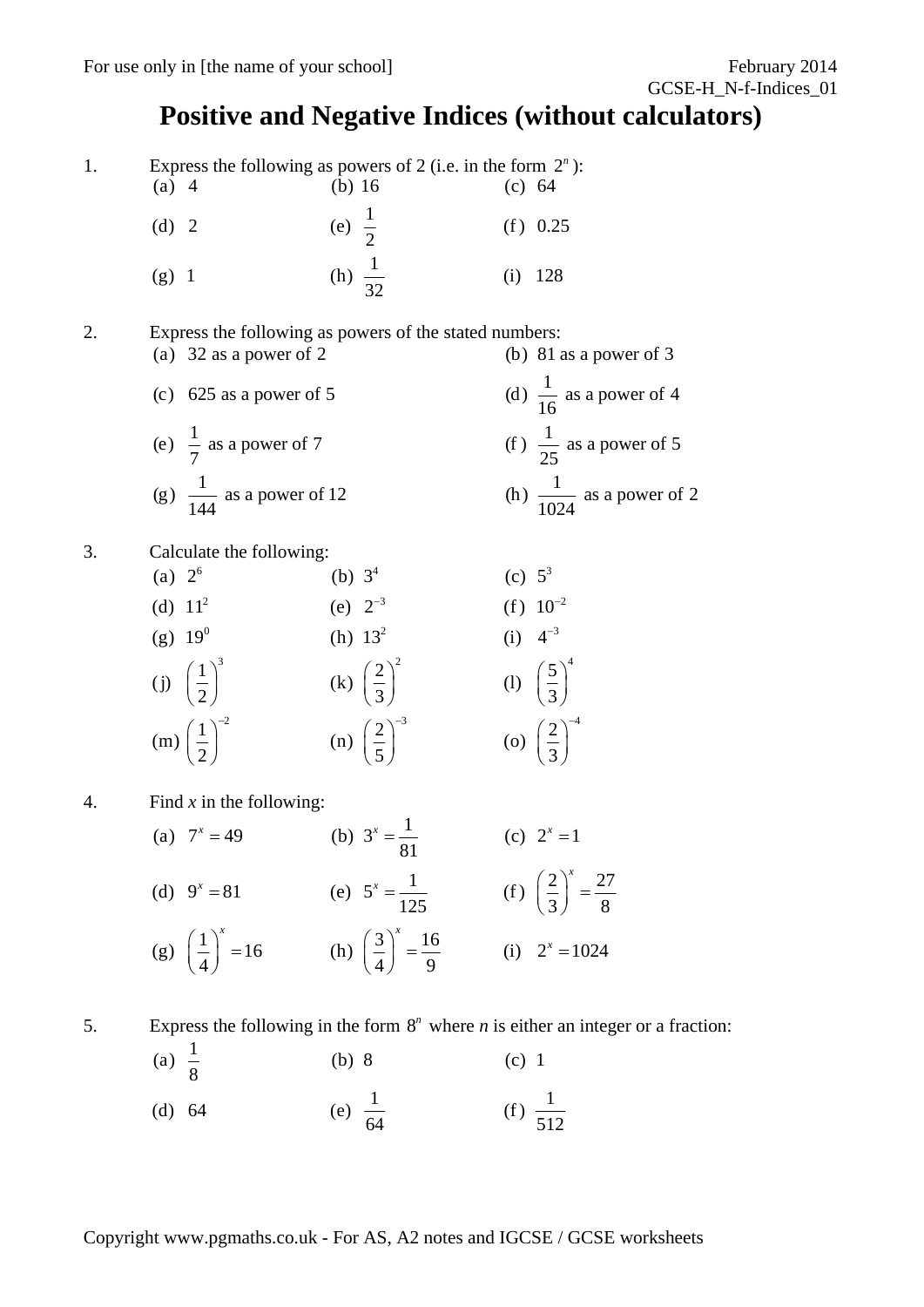# **Simplifying Square Roots**

| 1. |     | Simplify the following as far as possible:                                               |     |                   |                                   |     |              |     |                                                    |
|----|-----|------------------------------------------------------------------------------------------|-----|-------------------|-----------------------------------|-----|--------------|-----|----------------------------------------------------|
|    | (a) | $\sqrt{18}$                                                                              | (b) | $\sqrt{8}$        |                                   | (c) | $\sqrt{12}$  |     |                                                    |
|    | (d) | $\sqrt{50}$                                                                              | (e) | $\sqrt{45}$       |                                   | (f) | $\sqrt{44}$  |     |                                                    |
|    | (g) | $\sqrt{75}$                                                                              | (h) | $\sqrt{63}$       |                                   | (i) | $\sqrt{72}$  |     |                                                    |
| 2. |     | Simplify the following as far as possible:                                               |     |                   |                                   |     |              |     |                                                    |
|    | (a) | $\sqrt{320}$                                                                             | (b) | $\sqrt{180}$      |                                   | (c) | $\sqrt{300}$ |     |                                                    |
|    | (d) | $\sqrt{245}$                                                                             | (e) | $\sqrt{200}$      |                                   | (f) | $\sqrt{343}$ |     |                                                    |
|    | (g) | $\sqrt{135}$                                                                             | (h) | $\sqrt{150}$      |                                   | (i) | $\sqrt{216}$ |     |                                                    |
| 3. |     | Find the following in the form $\sqrt{n}$ :                                              |     |                   |                                   |     |              |     |                                                    |
|    | (a) | $7\sqrt{2}$                                                                              | (b) | $3\sqrt{3}$       |                                   | (c) | $2\sqrt{7}$  |     |                                                    |
|    | (d) | $3\sqrt{7}$                                                                              | (e) | $2\sqrt{2}$       |                                   | (f) | $5\sqrt{5}$  |     |                                                    |
| 4. |     | Simplify the following as far as possible, leaving your answer in the form $a\sqrt{b}$ : |     |                   |                                   |     |              |     |                                                    |
|    | (a) | $2\sqrt{3} + 5\sqrt{3}$                                                                  |     | (b)               | $7\sqrt{2}-3\sqrt{2}$             |     |              | (c) | $\sqrt{3} + \sqrt{12}$                             |
|    |     | (d) $\sqrt{27} + 2\sqrt{3}$                                                              |     |                   | (e) $5\sqrt{5} + \sqrt{45}$       |     |              | (f) | $7\sqrt{2}+\sqrt{50}$                              |
|    | (g) | $\sqrt{18} + \sqrt{200}$                                                                 |     |                   | (h) $\sqrt{60} + \sqrt{135}$      |     |              | (i) | $\sqrt{180}$ – $\sqrt{20}$                         |
| 5. |     | Simplify the following as far as possible:                                               |     |                   |                                   |     |              |     |                                                    |
|    | (a) | $2\sqrt{3} \times 5\sqrt{3}$                                                             |     | (b)               | $5\sqrt{2} \times 2\sqrt{2}$      |     |              | (c) | $\sqrt{3} \times \sqrt{27}$                        |
|    | (d) | $\sqrt{50} \times 2\sqrt{2}$                                                             |     |                   | (e) $2\sqrt{7} \times 3\sqrt{28}$ |     |              | (f) | $3\sqrt{3} \times 5\sqrt{75}$                      |
|    | (g) | $rac{4\sqrt{2}}{\sqrt{8}}$                                                               |     | (h)               | $12\sqrt{3}$<br>$\sqrt{48}$       |     |              | (i) | $10\sqrt{6}$<br>$\overline{\sqrt{150}}$            |
|    | (j) | $\frac{\sqrt{12}}{\sqrt{300}}$                                                           |     | $\left( k\right)$ | $\frac{3\sqrt{28}}{\sqrt{7}}$     |     |              | (1) | $\frac{\sqrt{8} + \sqrt{12}}{\sqrt{2} + \sqrt{3}}$ |
|    |     |                                                                                          |     |                   |                                   |     |              |     |                                                    |
|    |     |                                                                                          |     |                   |                                   |     |              |     |                                                    |
|    |     |                                                                                          |     |                   |                                   |     |              |     |                                                    |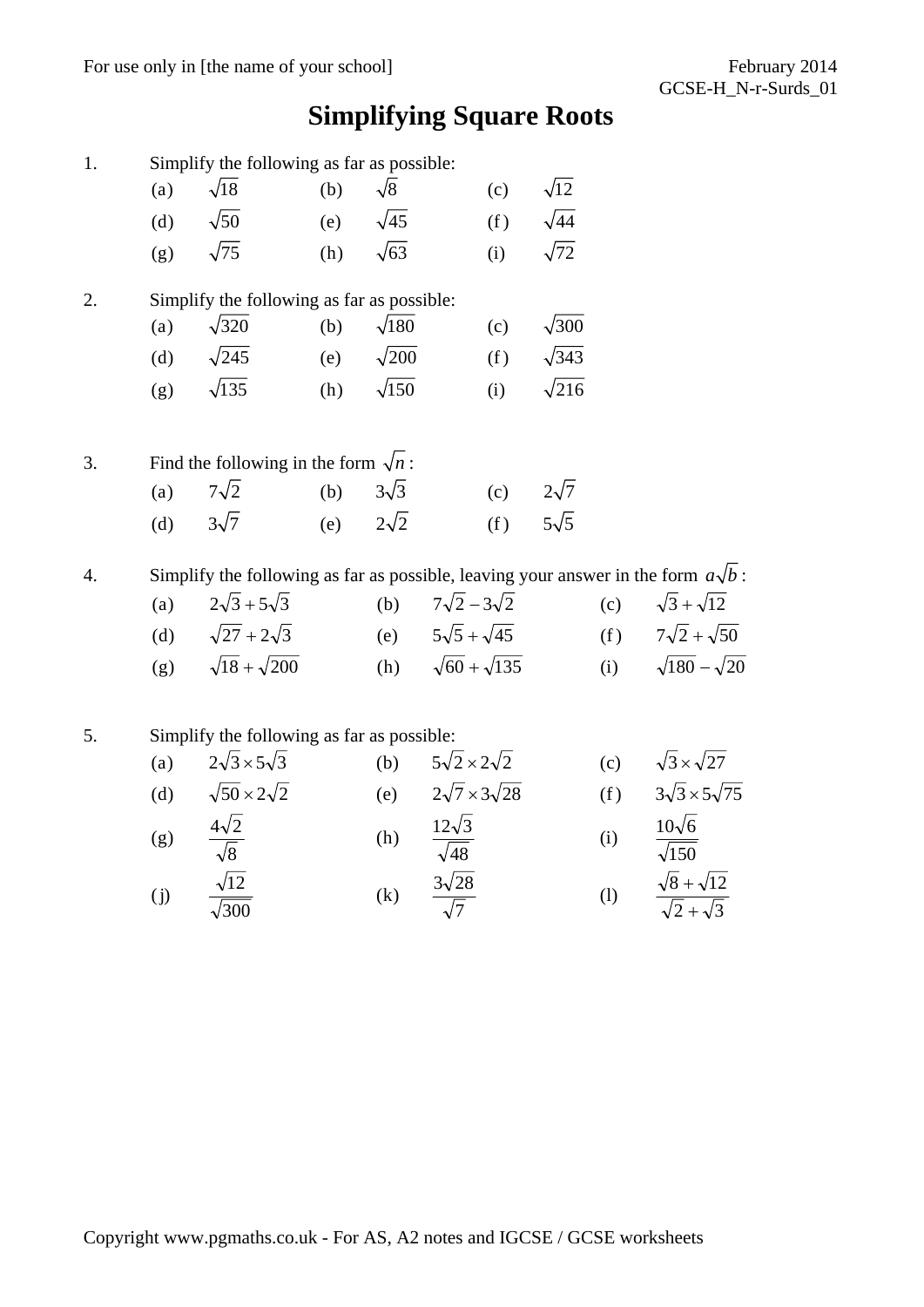### **Histograms**

1. (a) Copy and complete the following table which shows the time taken by a group of candidates to finish an exam:

| Time in minutes          | $45 \le x < 50$ | $50 \le x < 55$   $55 \le x < 60$ | $60 \le x < 70$ | $70 \le x < 90$ |
|--------------------------|-----------------|-----------------------------------|-----------------|-----------------|
| Number of candidates     |                 |                                   |                 |                 |
| <b>Frequency Density</b> |                 |                                   |                 |                 |

- (b) Draw a histogram to illustrate this data, using a scale of 1cm per 5 minutes on the horizontal axis (TIME - which goes from 45 to 90) and 1cm per unit on the vertical axis (FREQUENCY DENSITY - which goes from 0 to 8). Label your axes clearly.
- 2. The height in cm of plants is shown below:

| Height<br>(cm) | Frequency                   | Class<br>Width | <b>Frequency Density</b> |
|----------------|-----------------------------|----------------|--------------------------|
| $5-$           | 6                           | 5              | $\frac{6}{5} = 1.2$      |
| $10-$          | 9                           |                |                          |
| $15 -$         | 11                          |                |                          |
| $20-$          | 6                           | 10             | $\frac{6}{10} = 0.6$     |
| $30-$          | 4                           |                |                          |
| $40 - 60$      | $\mathcal{D}_{\mathcal{A}}$ |                |                          |

- (a) Copy and complete the above table.
- (b) Draw a histogram to illustrate this data, using a scale of 1cm per 5 units on the horizontal axis (which goes from 5cm to 60cm) and 5cm per unit on the vertical axis (which goes from 0 to 2.5).